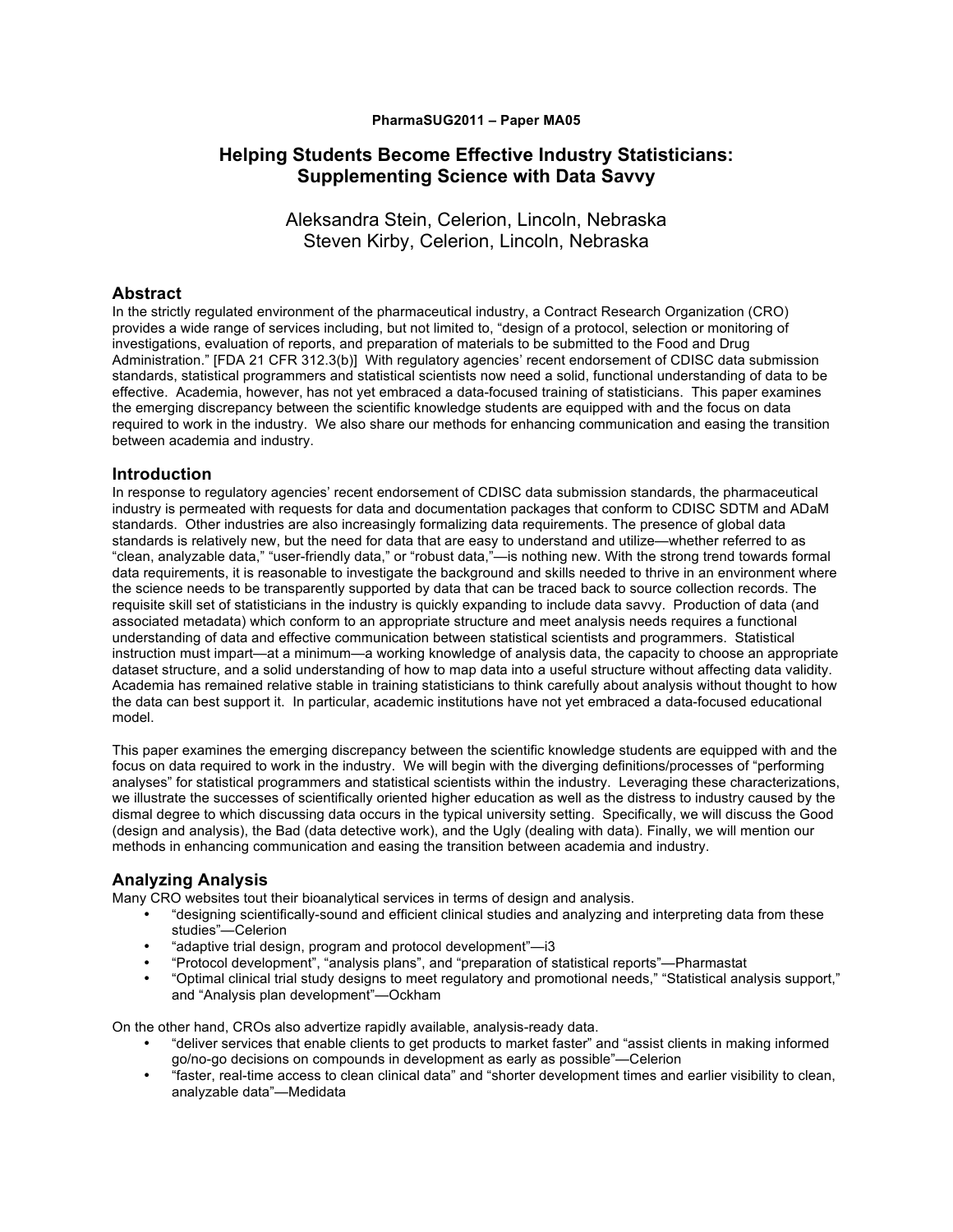Statistical scientists address the first set of analytical services: planning, performing, and presenting. Their roles allow them to focus on the big picture—the analysis needed to answer a certain question and the substance of the data that needs to be available to support that analysis. Biostatisticians, therefore, may define analysis as the statistical elements that happen prior to data collection or after obtaining clean, analyzable data.

Statistical programmers, on the other hand, consist of a newer breed of statisticians who take primary responsibility for data preparation and report formatting, facilitating the statistical process. Programmers tend to focus on the details: getting the data prepared for analysis and appropriately formatting data and statistical outputs. Therefore, they perceive analysis as consisting of two parts—preparing the data for analysis and the analysis as defined by the statistical scientists.

By current industry standards, performing statistical analyses would be impossible without both parties working with the same expectations for their data. Examining the time spent on projects post-database lock, one finds that these overlapping tasks (data preparation and analysis) encompass the bulk of billable hours—the majority of these hours being spent on programming in roughly a three-to-one ratio. Industry timelines, therefore, support the interpretation that data manipulation is essential to analysis. Confusion about analysis needs at the data level require a biostatistician's clarification and extend programming, ultimately delaying timelines. Avoiding such delays requires data savvy scientists communicating with their programming support.

Based on the core curriculum offered by statistics departments at universities nation-wide, however, we are forced to conclude that academia supports the constricted portrayal of statistical analysis limited to textbook-quality data. Given these incongruous definitions, recent students occasionally find themselves underprepared to function efficiently in an industry which requires statisticians to transform one set of data into safety reports, efficacy reports, integrated data, submission compliant data, analysis data, and more! We therefore need to take a closer look at what higher education is doing right and where it could use a little help in helping students.

### **Data Too Good to Be True**

Opening ten stats textbooks in the nearby university library, I found the same information on randomization, regression, power, and error rates as in the 2007 *Pharmaceutical Statistics Using SAS® : A Practical Guide*. Granted, each work differed in organization and presentation, but all contained the appropriate information needed for understanding statistical designs and analyses, as mentioned above.

#### **The Good: Analysis and Reporting**

While adjusting to a company's methods, software, and related specifications may be tricky, basic design and analysis are stable across studies and between companies. This is hardly surprising; ANOVAS and T-test procedures are invariant to data from lions, tiger, bears, and chemical compounds. Similarly, finding confidence intervals depends on underlying distributions, sample sizes, and desired levels of confidence, not on the subjects from which the data are taken. Moreover, parallel studies and crossover designs apply equally well to fruit flies, racehorses, and Alzheimer patients. Statistical design and analysis applications may vary by discipline but the tools taught in the classroom and classic textbooks are consistent. Whether they studied statistics from a department emphasizing animal breeding and agriculture or arthritis and abdominal cancer, students absorb appropriate design and analytical methodologies in academia.

In terms of teaching students to communicate, schools score favorably in this aspect as well. Academic practice in explaining experimental designs, sampling schema, and interpretations adequately prepares incoming industry statisticians to customize company SAPs and protocols. Cultural and language barriers notwithstanding, university coursework emphasizes the importance of reaching and reporting research conclusions. The transition from freeform interpretations to standard tables, listings, and graphs nicely tied into report templates is generally graceful. While verbal communication skills will vary, including the ability to talk with co-workers and clients, statistical scientists should be ready to write.

Based solely on the design, analysis, and reporting aspects which CRO websites advertize, academic institutions produce students who may—with guidance and industry-specific enlightenment—fulfill the roles of pharmaceutical biostatisticians. Most CRO websites, however, fail to mention that sometimes someone somewhere might make a mistake. In particular, sometimes mistakes find their way into a statistical scientist's dataset—a phenomenon that rarely occurs in statistical students' data.

#### **The Bad: Data Detectives**

A closer look at the statistical library contents reveals that textbooks mainly contain textbook data: complete, balanced data presented neatly in rows and columns ready for analysis. Class assignments tell the same tale of perfect, simulated data for homework. Unlike many academic disciplines, the pharmaceutical industry is strictly regulated by the FDA who expects data to be 100% accurate. Missing or unusual observations must be adequately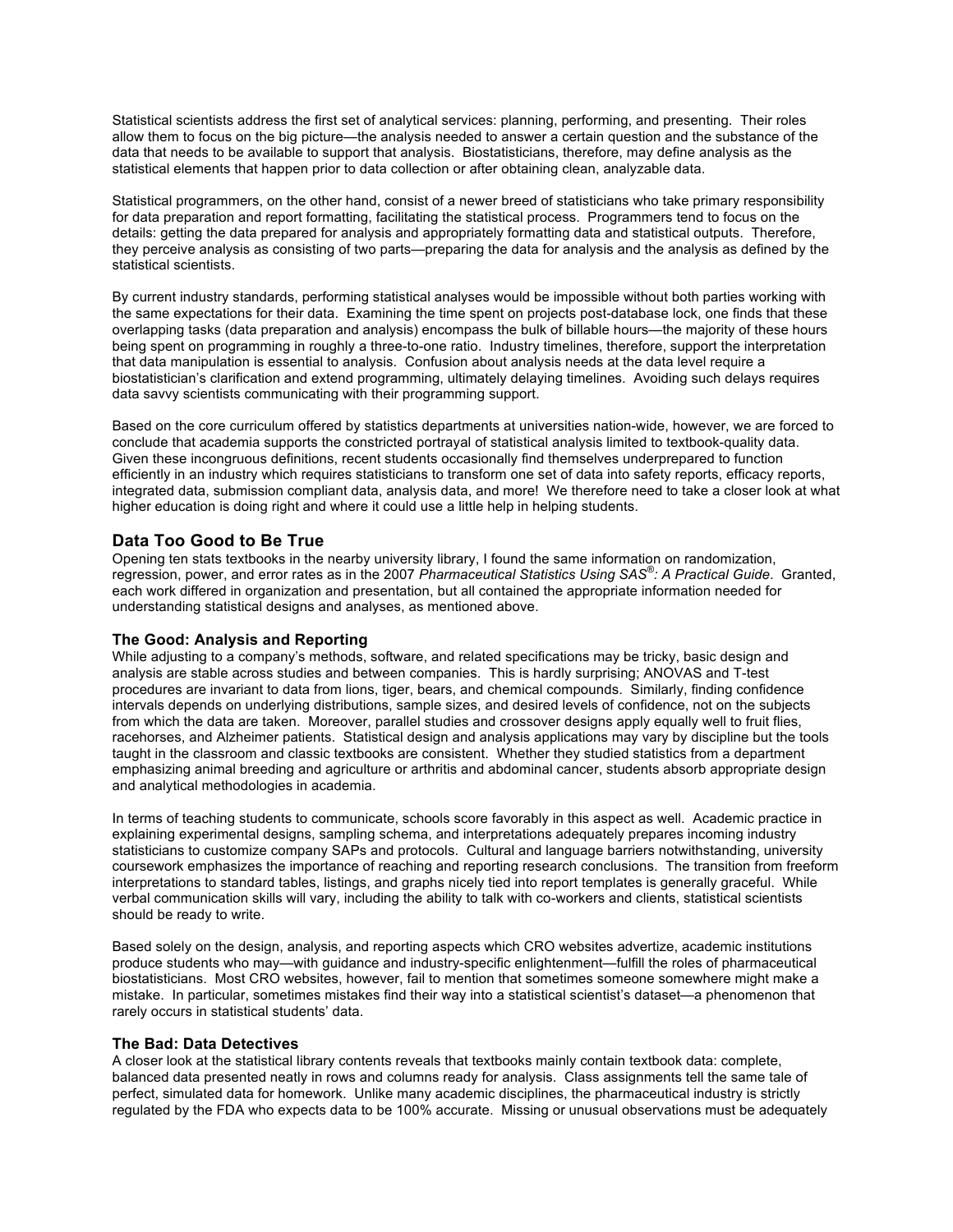explained—and academia is not relating this message. Of course, universities and books mention here and there that a statistician may wish to remove an outlier from a dataset or work with the median rather than the mean to minimize its effects. In the pharmaceutical industry, however, neither of these responses would be appropriate in most situations. Instead, a biostatistician (programmer/data manager) would flag the dataset or patient information containing inexplicable or surprising information and do some detective work. Prior to FDA submission, said statistician would need to discover whether or not the information was correct, then either track down accurate information for reporting or explain the results. Pharmaceutical veterans perform this process routinely, but beginning biostatisticians are often ill-equipped for data-driven error detection and explanation. Outliers, unbalanced data, and missing values are the tip of the iceberg for dealing with data. Even clean data which are not analysis-ready may stump inexperienced statisticians.

#### **The Ugly: Dealing with Data**

Except in special cases with special relationships, university statistics departments offer courses in statistics. Their curricula rarely cover courses in data beyond data-mining; as mentioned above, the data students do see are nearly out-of-this-world perfect. We propose here a list of the top three astounding areas to which recent graduates did not receive enough exposure.

**1.** *Structuring Data.* Analysis data don't happen by accident. Clinical data, for example, is most efficiently collected using a horizontal structure, below.

|            |    |     |     | Systolic 3 | Diastolic 3 |
|------------|----|-----|-----|------------|-------------|
| 001<br>118 | 76 | 117 | 76  | 110        |             |
| 002<br>142 | 96 | 156 | 101 | 145        | 83          |
| 003<br>135 | 80 | 137 | 82  | 129        | 76          |

**Horizontal Data Structure**

As per CDISC guidance for CDASH, SDTM, and ADaM, clinical data may be most effectively analyzed, reported, and warehoused using a vertical structure—and most often not a direct transposition.

| Patient | Test        | Result |  |
|---------|-------------|--------|--|
| 001     | Systolic 1  | 118    |  |
| 002     | Systolic 1  | 142    |  |
| 003     | Systolic 1  | 135    |  |
| 001     | Systolic 2  | 117    |  |
| 002     | Systolic 2  | 156    |  |
| 003     | Systolic 2  | 137    |  |
| 001     | Systolic 3  | 110    |  |
| 002     | Systolic 3  | 145    |  |
| 003     | Systolic 3  | 129    |  |
| 001     | Diastolic 1 | 76     |  |
| 002     | Diastolic 1 | 96     |  |
| 003     | Diastolic 1 | 80     |  |
| 001     | Diastolic 2 | 76     |  |
| 002     | Diastolic 2 | 101    |  |
| 003     | Diastolic 2 | 82     |  |
| 001     | Diastolic 3 | 71     |  |
| 002     | Diastolic 3 | 83     |  |
| 003     | Diastolic 3 | 76     |  |

#### **Vertical Data Structure**

Transformation tools such as PROC TRANSPOSE or PROC SQL, however, are not needed for analysis of classroom data and thus are not introduced in the classroom.

Getting data into and out of a multivariate data structure is another incredibly common but overlooked obstacle in academic data structuring.

**2.** *Sorting Data.* Statistics student rarely explore data beyond summary statistics. Therefore, even if they have heard of PROC SORT, a student will not be familiar with nuances of sorting with respect to numeric or character variables. A thorough tutorial was given last year by Andrew Kuligowski. For larger datasets, a simple sort will be insufficient and sorting must be done BY variables, perhaps with enhanced functionality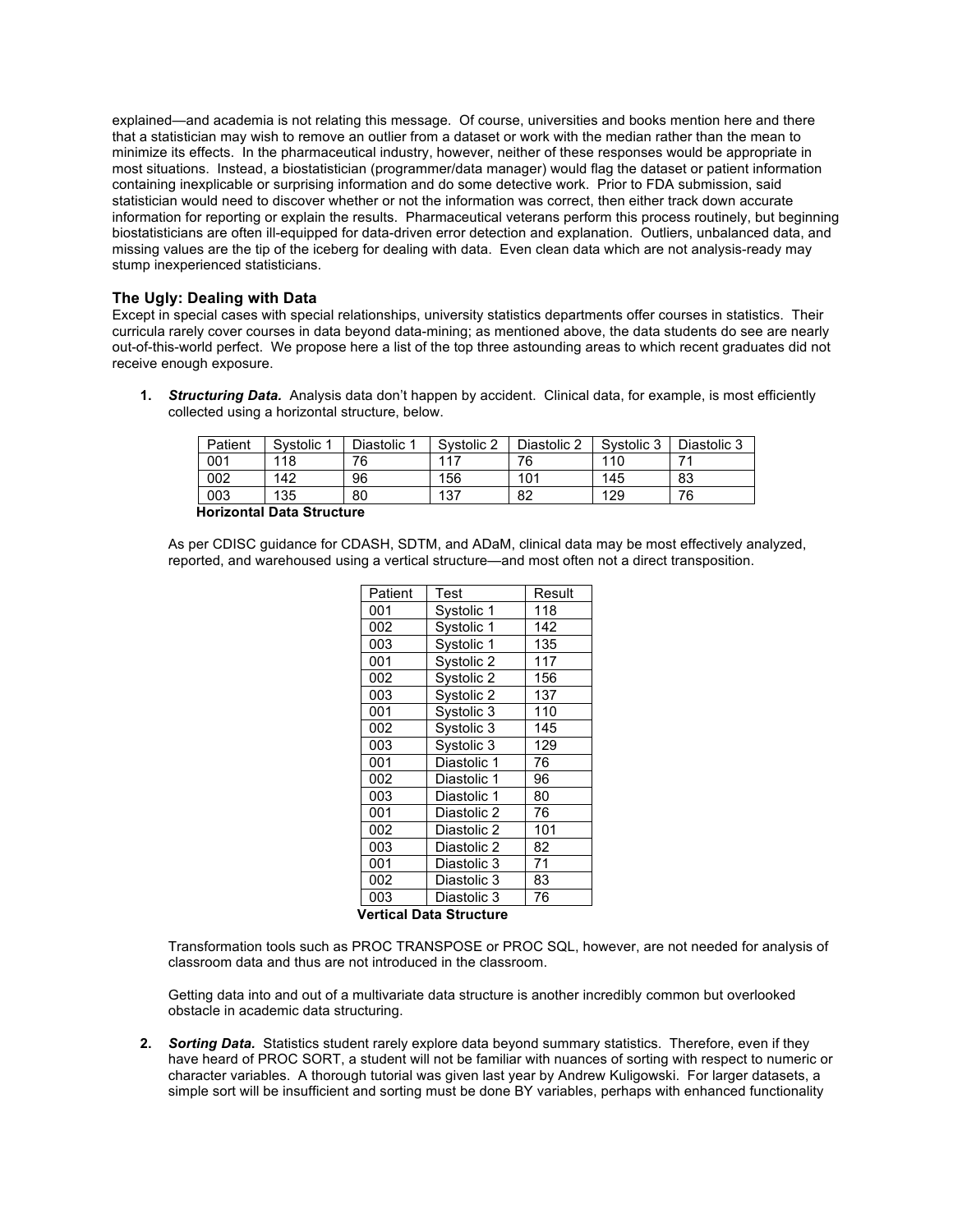such as NODUPKEY sorts. Of course, there are also occasions when a subset of a dataset is desired and WHERE or IF statements are necessary.

Similar issues arise for ranking data, say, for nonparametric analysis: educational examples focus on analysis and are small enough to rank by hand. PROC RANK would eliminate manual imputations and their associated errors, especially under the stress of impending deadlines.

*2.5 Merging Data.* A sister issue to sorting is merging—which merits mention, but not a new number.When each particular problem that appears in a semester-long course is accompanied by a specific simulated dataset, merging is never necessary.

Merging datasets together or merging in specific variables requires indentifying key variables or specifying that data are unique at the merge level. Using CDISC terminology, a statistician must know whether the datasets in question contain one entry per subject, one entry per event per subject, one entry per event per visit, etc. David Franklin's 2010 Tutorial enumerated popular merging methods ranging from a simple datastep MERGE with a BY option to merging with PEEK and POKE functions.

**3.** *Tracking Data.* In the pharmaceutical industry, the FDA requires completely documented data. Following this trend, unregulated industries and academia are now knee deep in discussions of reproducible data. Outside of SAS—where leveraging the built-in functionality of data labels is trivial—labeling, formatting, and commenting on data (or, rather, lack thereof) has been resulting in irreproducible data. Adding a variable LABEL; coding with PROC FORMAT or IF/THEN and ELSE statements; and documenting changes to data (sorting, categorizing, transforming, etc.) in comments or in the program header relieve much worry in terms of creating reproducible research, in the pharmaceutical industry and in other industries soon to follow.

If you strip a statistical programmer of these core data concepts or ban a biostatistician from using these tools to describe and create analysis-ready data, no CRO would advertize "real-time client access" to data. In addition, no CRO would be capable of keeping up with demands for rapid decision-making and drug-development data. Thinking about data, talking about data, and dealing with data are essential elements of statistical analysis in the pharmaceutical world.

### **C-ROck: A Case Study**

C-ROck is a young company with an old history and a nearby university, UNI. For decades, many of C-ROck's statistical employees have originally been students in the Department of Statistics at UNI. Unfortunately, C-ROck has been experiencing concerns with the growing discrepancy between its needs and the skills of UNI graduates. Coincidentally, several scientists at C-ROck decided to audit a statistical course at UNI as a refresher. This helped the statistical team at C-ROck to identify particular areas of concern regarding statistical education at UNI with respect to pharmaceutical industry skills and simultaneously strengthen personal relationships between professors and professionals at the two locations.

Subsequently, the instructor of the "refresher course" decided to teach a Pharmaceutical Statistics class and moreover invited several members of the C-ROck to be guest speakers during the course. Both parties benefited from this semester: the students gained a real-world perspective and appreciation for the importance of data in the statistical world which are underemphasized in academia; C-ROck eventually gained new employees armed with statistical science and data savvy. Additionally, previous C-ROck statistical programmers and the new hires collaborated in an increasingly rigorously regulated environment, inspiring innovative standard processes to efficiently process submission packages for CDISC SDTM and ADaM with Define.XML capabilities. Finally, persons from both sides continued to enjoy perks of the partnership such as continuing education for biostatisticians who bring to the classroom a perspective of industry experience; availability of part-time and temporary statistical employees who fill a need and receive funding and experience in return; and, of course, extended networking opportunities and success stories.

### **Conclusion**

Whether in SAS or any other software, a statistical student would be hard-pressed to receive data-as-collected and transmit data-as-analyzed without leveraging the above resources for dealing with data. Nevertheless, academia has yet to embrace a data-driven statistical education model, resulting in repeated rough transitions into industries across disciplines. While we would admire attempts to revolutionize higher education, we are not—at this point—advocating it. Instead, we have presented our approach to smoothing the passage from student to professional, on the pharmaceutical end.